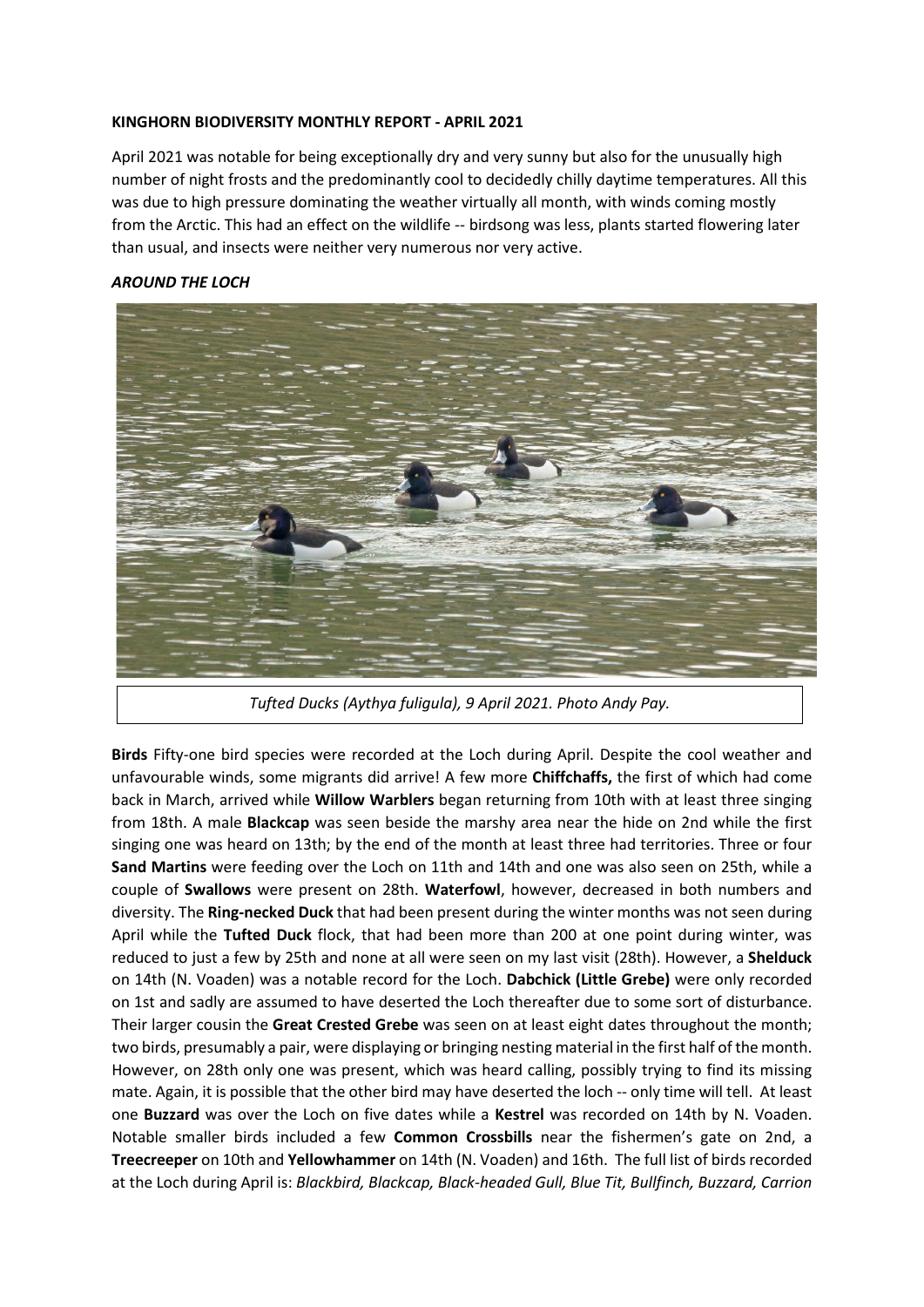*Crow, Chaffinch, Chiffchaff, Coal Tit, Common Crossbill, Common Gull, Common Kestrel, Common Shelduck, Common Starling, Coot, Cormorant, Dabchick, Dunnock, Farmyard geese hybrids, Feral Pigeon, Goldfinch, Great Black-backed Gull, Great Crested Grebe, Great Tit, Greenfinch, Grey Heron, Greylag Goose, Herring Gull, Jackdaw, Lesser Black-backed Gull, Linnet, Long-tailed Tit, Magpie, Mallard, Moorhen, Mute Swan, Pheasant, Pied Wagtail, Pink-footed Goose, Robin, Sand Martin, Skylark, Song Thrush, Swallow, Treecreeper, Tree Sparrow, Tufted Duck, Willow Warbler, Wood Pigeon, Wren, Yellowhammer*.

**Mammals** A **Grey Squirrel** was near the bird hide on 10th and 13th while a **Brown Rat** was beautifully photographed at the Loch on 13th (Maxine Stewart, Kinghorn Photos).

#### **Invertebrates and 'minibeasts'**



Left: Several Common Pollen Beetles (Meligethes aeneus) in Coltsfoot flower, 16 April 2021. *Right: millipede Brachydesmus superus, 18 April 2021. Both photos Robert Mill.*

The only **butterfly** recorded during my visits to the Loch in April was a **Small Tortoiseshell** on 21st. **Buff-tailed Bumblebee** was seen throughout the month while **Common Carder Bee** was recorded from 12th onwards and a **Large Red Bumblebee** was seen on 25th. A **Common Wasp** was visiting Field Maple flowers on 13th while a small, as yet unidentified **ant** species was present under the carpet mats on several occasions. A **Common Drone Fly** was near the site of the Earthship on 12th and another unidentified hoverfly, possibly a species of *Cheilosia* or *Erastilinus*, was on dandelion on 28th. The **bluebottle** *Calliphora vicina* and another fly, *Phaonia tuguriorum*, were both basking on the same tree trunk near the bird hide on 21st. **Common Pollen Beetles (***Meligethes aeneus***)** were in coltsfoot flowers (13th to 21st) while a **ground beetle**, possibly a **Common Black Clock (***Pterostichus madidus***)**, was under the carpet mats on 28th but ran away very fast before a photograph could be taken in an attempt to identify it. Also under the carpet mats, **Common Striped Woodlouse (***Philoscia muscorum***),** a **millipede** identified as *Brachydesmus superus***,** and various colour forms of the very variable **Great Black Slug (***Arion ater* **aggregate)** were all seen on 18th and all had not previously recorded from the Loch, while **White-legged Snake Millipede (***Tachypodoiulus* **niger)** and the common **earthworm** *Lumbricus terrestris* were present there on 25th and 28th.

### *IN AND AROUND THE VILLAGE*

Around 200 **Eiders** were off Pettycur Bay on 7th, as well as almost 30 **Red-breasted Mergansers.** The latter were doing 'synchronised diving', with all the birds diving at the same time, and also surfacing together. A **Shag** was close inshore off the car park at Pettycur the same day. At least 12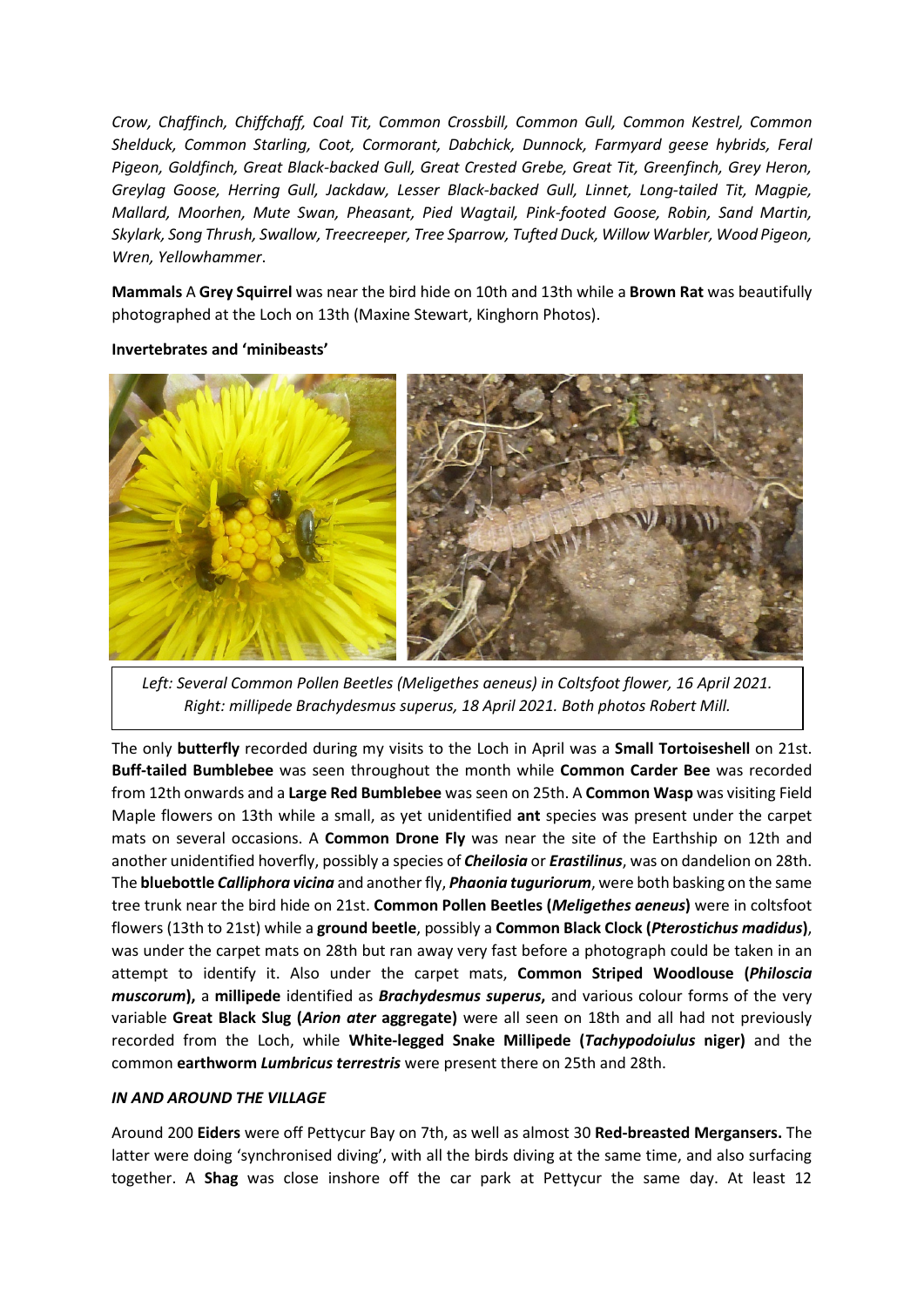**Yellowhammers** were in the ploughed field next to the Burnside Path on 1st, with smaller numbers seen there throughout the rest the month. **Linnets** were present there on several occasions (also from 1st), and one male **Reed Bunting** on 21st.

**Small Tortoiseshell** and **Peacock** butterflies were both seen on the Burnside Path on 21st. Unusually, they were flying very close together in the same way that courting butterfly pairs do -- but these are different species, although they do both belong to the same family of butterflies (the vanessids). Their separate identities were confirmed when they both settled on a mound of bark chppings to bask in the sunshine.



# *DOWN ON THE BEACH AND COASTAL PATH*

*A Sei Whale (Balaenophora borealis) like the one seen at Kinghorn, photographed off the coast of Patagonia by Katie McConnell. From Español-Jiménez et al., Ocean Science 15: 75–82 (2019). Used, slightly cropped, under the [Creative Commons Attribution 4.0](https://creativecommons.org/licenses/by/4.0/)  [License.](https://creativecommons.org/licenses/by/4.0/)*

By far the biggest news of the month was the **Sei Whale (***Balaenoptera borealis***)** which was seen off Kinghorn in April by a few lucky people. It was first recorded on 10 April and quickly made the national newspapers because of its extreme rarity in inland coastal waters - it normally lives far offshore and it is very unusual to see it in estuaries like the Forth, far less to see it less than 20 metres from the shore as some observers did! It was also off Kinghorn on 14th, 24th and 25th (Sea Watch Foundation website) and went upriver as far as South Queensferry on 11th.

**Harbour Seals** were on rocks just off the coastal path between Kinghorn and Seafield Tower on the outskirts of Kirkcaldy on 22nd.

Around 8-10 **Fulmars** were on the cliffs at the west end

of the beach in the village. There was 'billing and cooing' in the first part of the month but by the month's end most birds were as singles, presumably incubating eggs. A **Sandwich Tern** was calling off Pettycur Bay on 17th, the first I've heard this year. It will have returned from spending winter somewhere off west Africa such as Angola or Namibia. Another was off Kinghorn beach on 20th.

**Orange Tip** and **Speckled Wood butterflies** were both seen by the coastal path between Kinghorn and Seafield Tower on 22nd while the masses of blackthorn bushes along that stretch of the Fife Coastal Path were a magnet for **Buff-tailed Bumblebees.** 

A **Beadlet Anemone** was found in a rock pool at the west end of Kinghorn beach on 20th. There are two colour forms (red and green); the one found was dark red. Shells of **Baltic Tellin** and **Pullet Carpet**